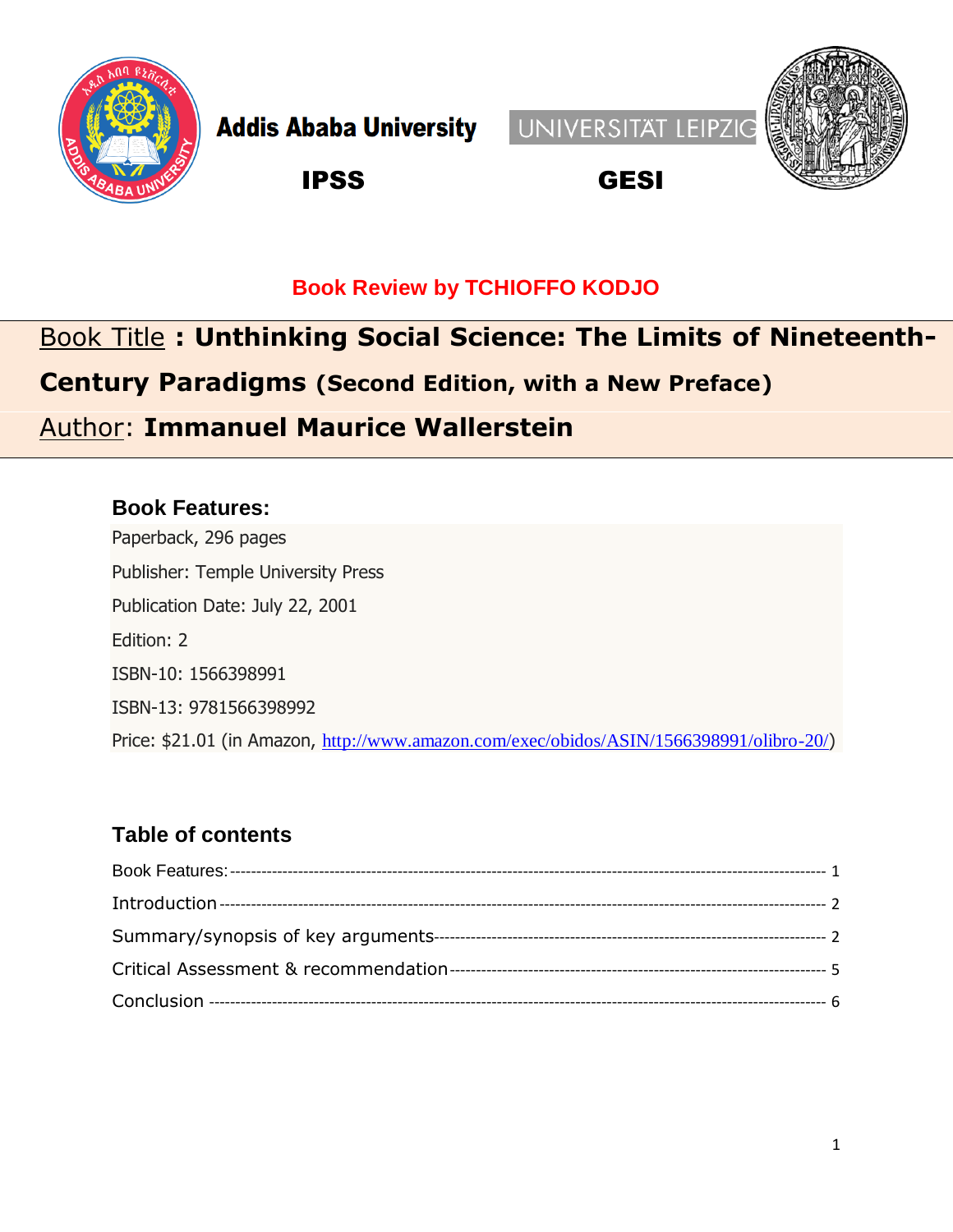### <span id="page-1-0"></span>**Introduction**

*"Unthinking Social Science: The Limits of Nineteenth-Century Paradigms"* is a theoretical and epistemological assessment of social science written by Immanuel Maurice Wallerstein and firstly published in 1991.

In this second edition, Professor Wallerstein, "one of the twentieth century's giants in theory, history, and sociology" (Abu-Lughod) and the world systems theory's founding father, protests against the legacies of the nineteenth  $(19<sup>th</sup>)$  century social science paradigms and preach for a radical "unthink" of its knowledge structure at the dawn of the twenty-first century. This review starts with a synopsis of the author's arguments and then critically evaluates the rigor of the research, the logic of the arguments, and the readability of the prose. It finally expresses my reactions to the book.

# <span id="page-1-1"></span>**Summary/synopsis of key arguments**

Wallerstein sets the scene at the beginning of the book, arguing that one must more than revise, "unthink" fundamentally many of the presumptions that still remain the foundation of dominant perspectives in social sciences today. Likewise, he explains in the introduction the purpose of "unthinking" that is to deconstruct and rework the current premises of social sciences. According to the author, Instead of freeing the thinking and liberating spirits, they have become an obstacle to understand today's world.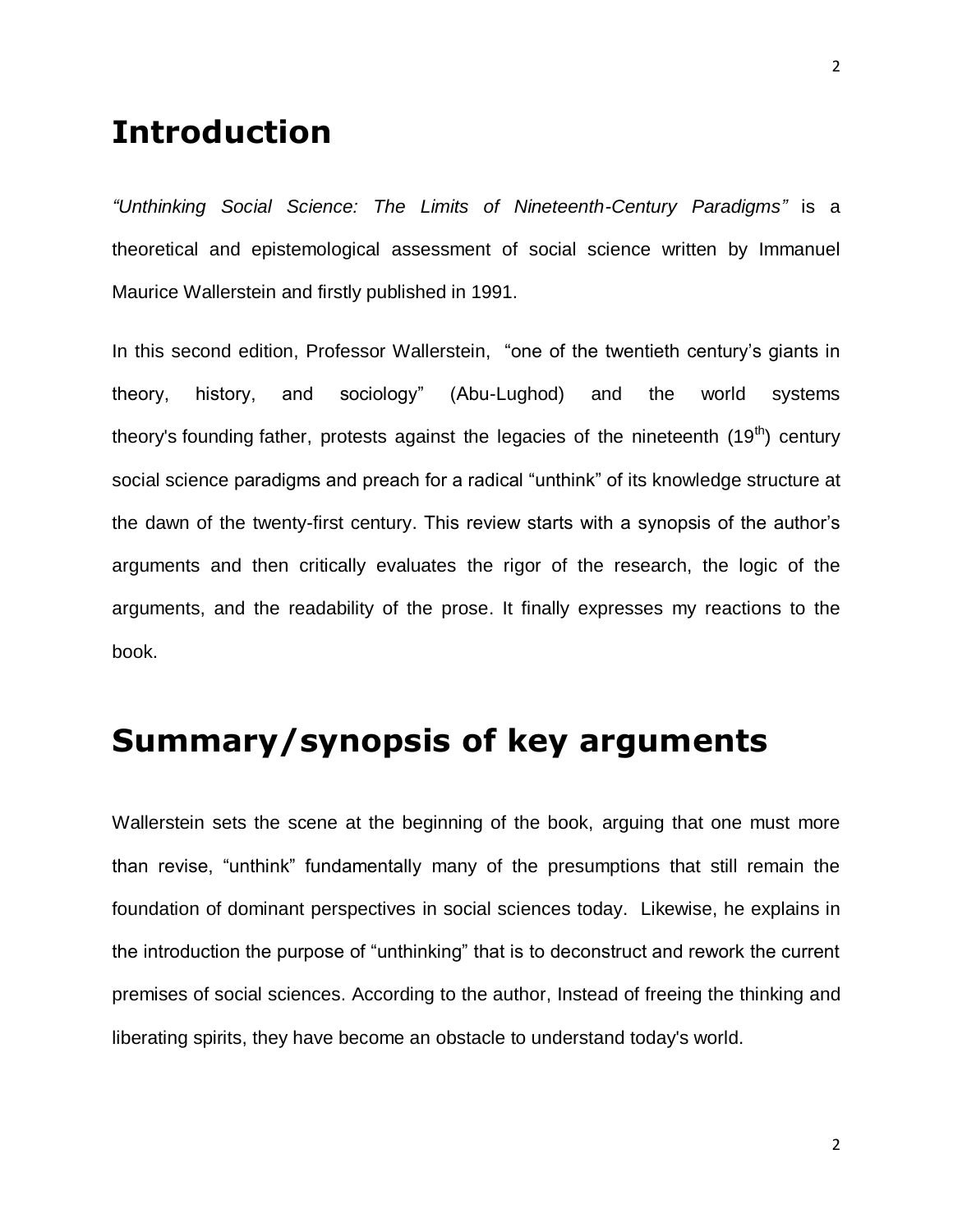The first part deals with the history of modern liberal epistemology and its current crises/transitions. Here, Wallerstein looks in depth at the French revolution turmoil, explains how its different interpretations have built three pillars of the capitalist worldsystems namely the liberal ideologies, the social sciences and the anti-systemic movements. He then argues that the understanding of all its legacies require a new reading of its implications at a world-scale. Finally, he brings that there is a transition "from a capitalist world-economy to something else" (p.23) which needs to be shaped by reorienting the social sciences analyzes and the anti-systemic movement's actions at a larger scale.

In the second part, the author stresses that the concept of "development" is a social construction which appears now as a barrier to a clear understanding of our social world. He first looks at the industrial revolution questioning its usefulness, its role in the modern mainstream ideologies and conclude that "we must rethink the concepts that we have used to write the history of this "age of revolutions" which were not all revolutionary" (p.50). Afterwards, he dissects the economic theories and historical disparities of development, reveals that they are based on myths and should be therefore reviewed to generate a more prolific foundation for scientific activities emphasising the analyses at a systemic level. Later, he dives into Gunnar Myrdal intellectual legacies assuming his call to go "against the stream" and consider the notions of racism and underdevelopment as products of the modern capitalist system which can't dump its own babies. Ultimately, he depicts the concept of "development" as an illusion if understood as a national level and extol the fight for an egalitarian redistribution at a global level, the lodestar of anti-systemic movements.

3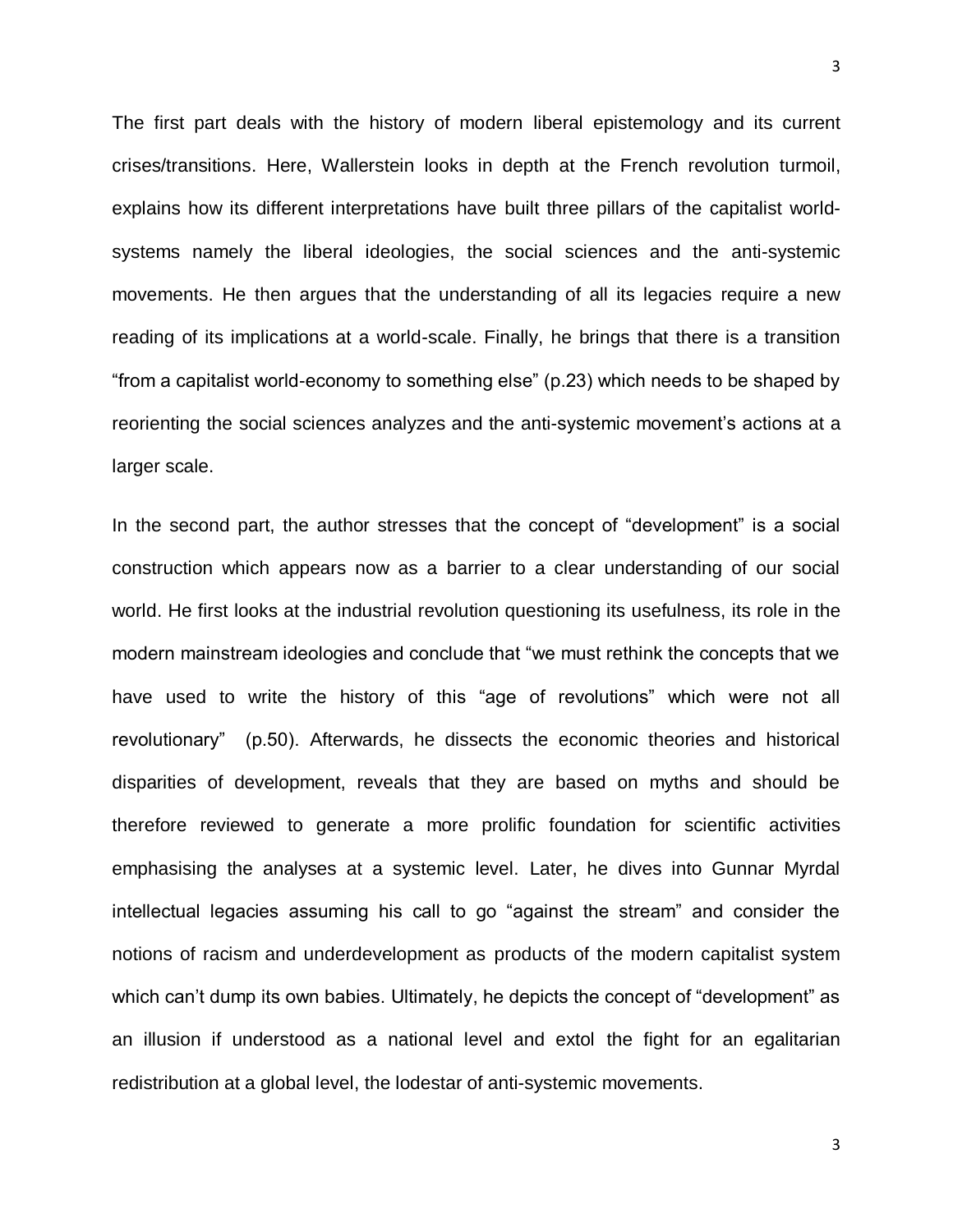In the third part, the author is more provocative by challenging the mainstream concept of time and space with titles like "A comment on epistemology: what is Africa?" or "Does india exist?" This testifies the questioning of the knowledge epistemology by Wallerstein and reinforces the ideas that time and spaces are socially and historically invented in the modern world-system.

Parts five and fourth are respectively about Wallerstein's ideological alignment with Fernand Braudel, historian, "homme de la conjoncture" for his intellectual resistance even in difficult times and the raison d'être of his divergences with Karl Marx namely on the way it approaches capitalist class structure which is seen within world-systems analysis to exist at a world scale right from capitalism's inception.

In the last part, Wallerstein raves enthusiastically about world-systems analysis, calls for a debate about existing fundamental paradigms in social sciences inherited from the nineteenth  $(19<sup>th</sup>)$  century and asks for the substantial reorganization of the knowledge production in the universities especially in the field of historical social science at large. After the "unthinking" of nineteenth-century social science, Wallerstein ultimately proposes a second phase which endorses the world-systems as the suitable "unit of analysis" (p. 267) and bifurcates from the existing to generate a new theoretical and methodological framework in social science based on world-systems analysis. He even looks forward to a third phase which would imply the complete reorganization of the knowledge production arenas in social sciences.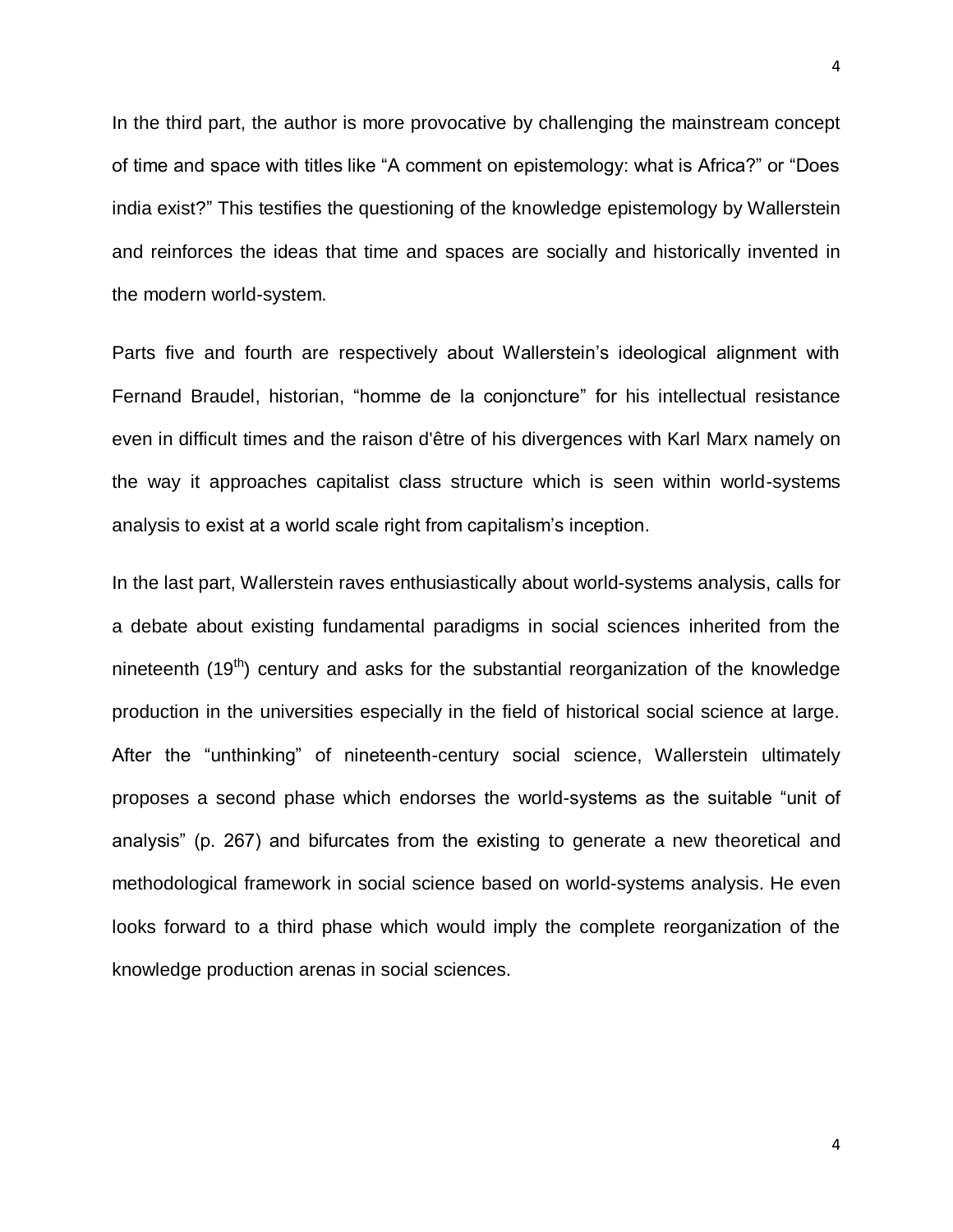#### <span id="page-4-0"></span>**Critical Assessment & recommendation**

In shaping my analysis of this book, I looked for a clear, comprehensive thesis, a fluid writing style, whether or not the sources were useful and relevant and finally the targeted audience.

From the beginning, Wallerstein's clear, engaging and readable writing style makes this book very accessible, even to those who are not scientifically literate. "Unthinking Social Science: The Limits of Nineteenth-Century Paradigms" provides an insightful theoretical framework to reformulate the social sciences in a world-system's perspective. Throughout the book, Wallerstein persuades his readers to face the problem of "unthinking" their fetters and adopt world-systems analysis to meet the challenge of understanding the system in a broader, global scale.

Referencing more than one hundred and twenty-five (125) sources, the book draws on prolific authors and thinkers such as Braudel, Prigogyne, Myrdal and Marx. It was originally written as separate articles between 1982 and 1991 and then assembled in a consistent set of twenty (20) chapters classified in six (06) coherent parts.

Sometimes provoking consciously (with chapter 8 "A comment on Epistemology: What is Africa?", Chapter 9 "Does Indioa exist?" and Chapter 14 "Capitalism: The Enemy of the market?") to trigger reactions and captivate the reader, this book is highly recommended to social science theorists and scholars who are faced with the challenges of understanding intertwining social processes unfolding at the world scale. It might also help international advisors and counsellors to formulate global answers to